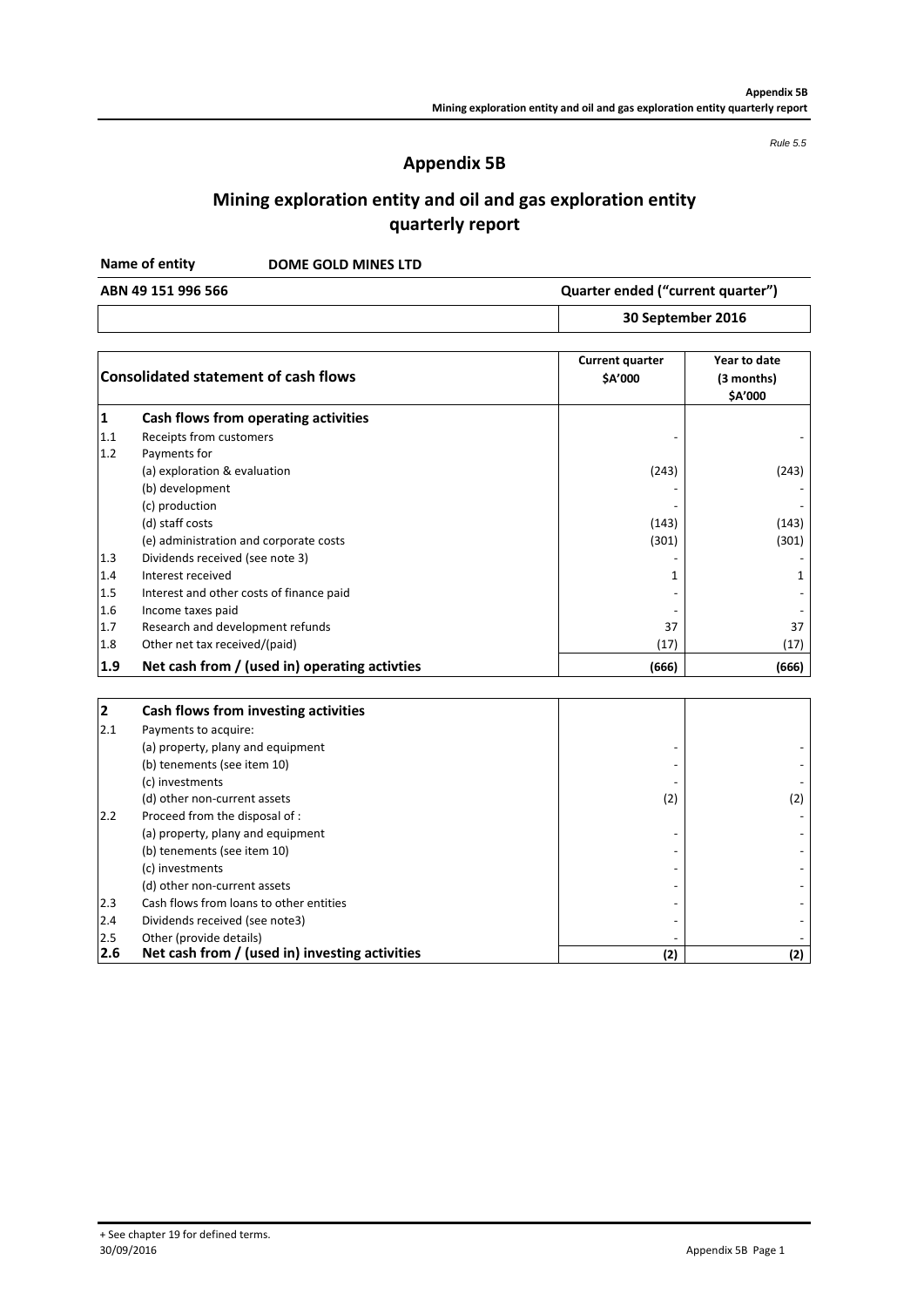#### **Appendix 5B Mining exploration entity and oil and gas exploration entity quarterly report**

| <b>Consolidated statement of cash flows</b> |                                                                            | <b>Current quarter</b><br>\$A'000 | Year to date<br>(3 months)<br><b>SA'000</b> |
|---------------------------------------------|----------------------------------------------------------------------------|-----------------------------------|---------------------------------------------|
| із                                          | Cash flows from financing activities                                       |                                   |                                             |
| 3.1                                         | Proceeds from issues of shares                                             | 1,875                             | 1,875                                       |
| $3.2$                                       | Proceeds from issues of convertible notes                                  |                                   |                                             |
| 3.3                                         | Proceeds from exercise of share options                                    |                                   |                                             |
| 3.4                                         | Transaction costs related to issue of shares, convertible notes or options | $\overline{a}$                    |                                             |
| 3.5                                         | Proceeds from borrowings                                                   |                                   |                                             |
| 3.6                                         | Repayment of borrowings                                                    | (6)                               | (6)                                         |
| 3.7                                         | Transaction costs related to loans and borrowings                          |                                   |                                             |
| 3.8                                         | Dividends paid                                                             |                                   |                                             |
| 3.9                                         | Other - issue expenses paid                                                | (200)                             | (200)                                       |
| 3.10                                        | Net cash from / (used in) financing activities                             | 1,669                             | 1,669                                       |

| 14            | Net increase/ (decrease) in cash and cash equivalents for the   |       |       |
|---------------|-----------------------------------------------------------------|-------|-------|
|               | period                                                          |       |       |
| 4.1           | Cash and cash equivalents at beginning of period                | 319   | 319   |
| 14.2          | Net cash from / (used in) operating activities (item 1.9 above) | (666) | (666) |
| $ 4.3\rangle$ | Net cash from / (used in) investing activities (item 2.6 above) | (2)   | (2)   |
| 4.4           | Net cash from / (used in) financing activities (item 3.10above) | 1,669 | 1,669 |
| 14.5          | Effect of movement in exchange rates on cash held               | (1)   |       |
| 14.6          | Cash and cash equivalent at end of period                       | 1,319 | 1,319 |

| 15   | Reconciliation of cash and cash equivalent                     | <b>Current quarter</b><br><b>SA'000</b> | <b>Previous quarter</b><br><b>SA'000</b> |
|------|----------------------------------------------------------------|-----------------------------------------|------------------------------------------|
| 15.1 | <b>Bank balances</b>                                           | 39                                      | 19                                       |
| 15.2 | Call deposits                                                  | 1.280                                   | 300                                      |
| 5.3  | Bank overdrafts                                                |                                         |                                          |
| 5.4  | Other (provide details)                                        |                                         |                                          |
| 5.5  | Cash and cash equivalents at end of quarter (should equal item |                                         |                                          |
|      | 4.6 above)                                                     | 1,319                                   | 319                                      |

| 6   | Payments to directors of the entity and their associates                                              |               |
|-----|-------------------------------------------------------------------------------------------------------|---------------|
|     |                                                                                                       | <b>SA'000</b> |
| 6.1 | Aggregate amount of payments to these parties included in item 1.2                                    | 40            |
| 6.2 | Aggregate amount of cash flow from loans to these parties included in item 2.3                        |               |
| 6.3 | Included below any explanation necessary to understand the transactions included in items 6.1 and 6.2 |               |
|     |                                                                                                       |               |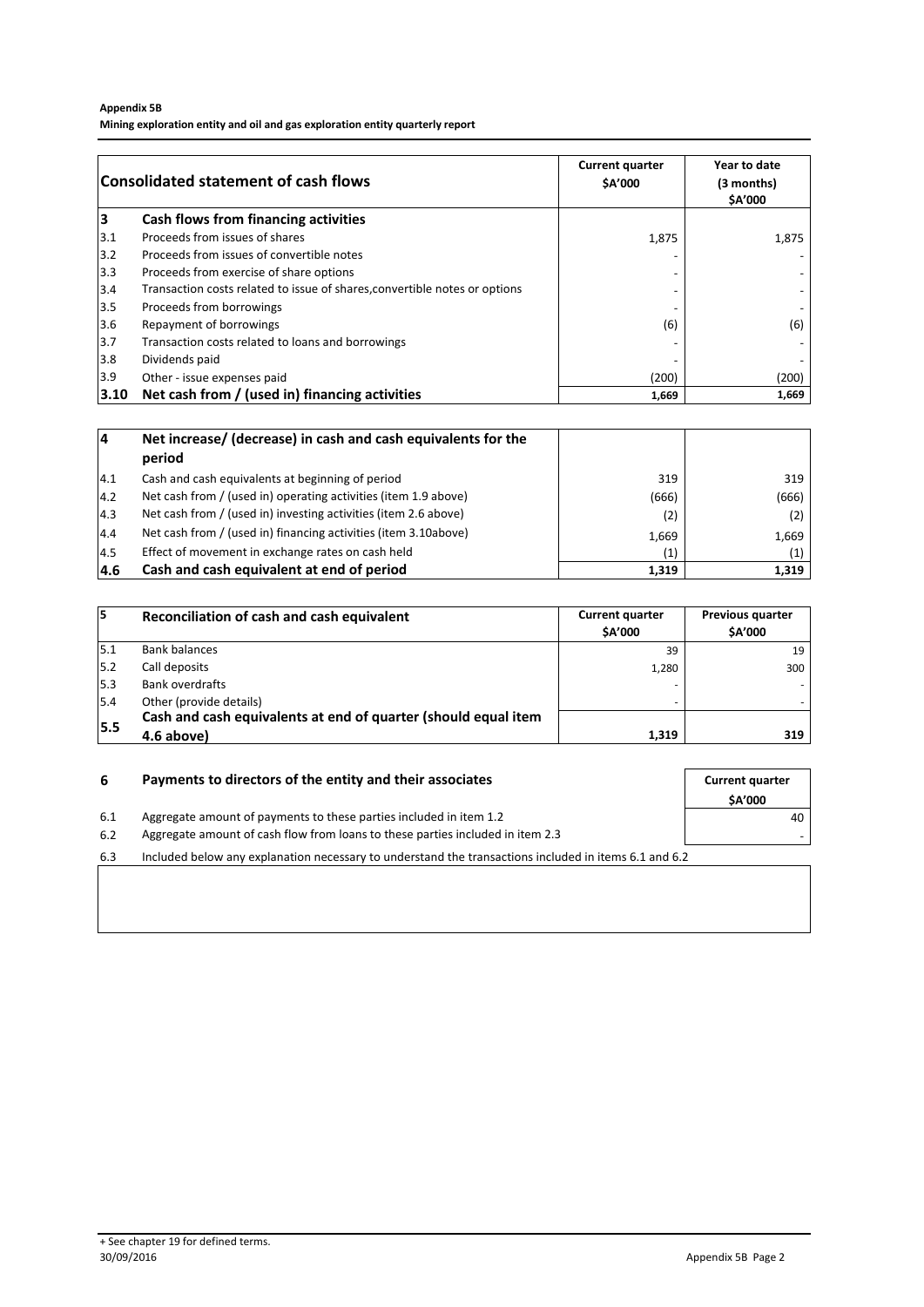|            | Payments to related entities of the entity and their associates                                                                                      | <b>Current quarter</b><br><b>SA'000</b> |
|------------|------------------------------------------------------------------------------------------------------------------------------------------------------|-----------------------------------------|
| 7.1<br>7.2 | Aggregate amount of payments to these parties included in item 1.2<br>Aggregate amount of cash flow from loans to these parties included in item 2.3 |                                         |
| 7.3        | Included below any explanation necessary to understand the transactions included in items 7.1 and 7.2                                                |                                         |

**8 Total facility amount Amount drawn Financing facilities availableat quarter end \$A'000 at quarter end \$A'000** 8.1 Loan facilities  $\begin{array}{ccc} & 1,100 \end{array}$ 8.2 Credit standby arrangements<br>8.3 Other (please specify) Other (please specify) 8.4 *Add notes as necessary for an understanding of the position*

Included below a description of each facility above, including the lender, interest rate and whether it is secured or unsecured. If any additional facilities have been entered into or are proposed to be entered into after quarter end, include details of those facilities as well. Lender: Luxury Enterprises Ltd 5% unsecured loan \$1m loan facility Lender: Tiger Ten Investment Ltd 5% unsecured loan \$3.5m loan facility

Lender: Mr Tadao Tsubata 5% unsecured loan \$100K loan facility

| و             | <b>Estimated Cash outflow for next quarter</b> | <b>SA'000</b> |
|---------------|------------------------------------------------|---------------|
| 9.1           | Exploration and evaluation                     | 135           |
| $ 9.2\rangle$ | Development                                    |               |
| $ 9.3\rangle$ | Production                                     |               |
| 9.4           | Staff costs                                    | 111           |
| 9.5           | Administration and corporate costs             | 222           |
| 9.6           | Other (provide details if material)            |               |
| 9.7           | <b>Total estimated cash outflow</b>            | 468           |